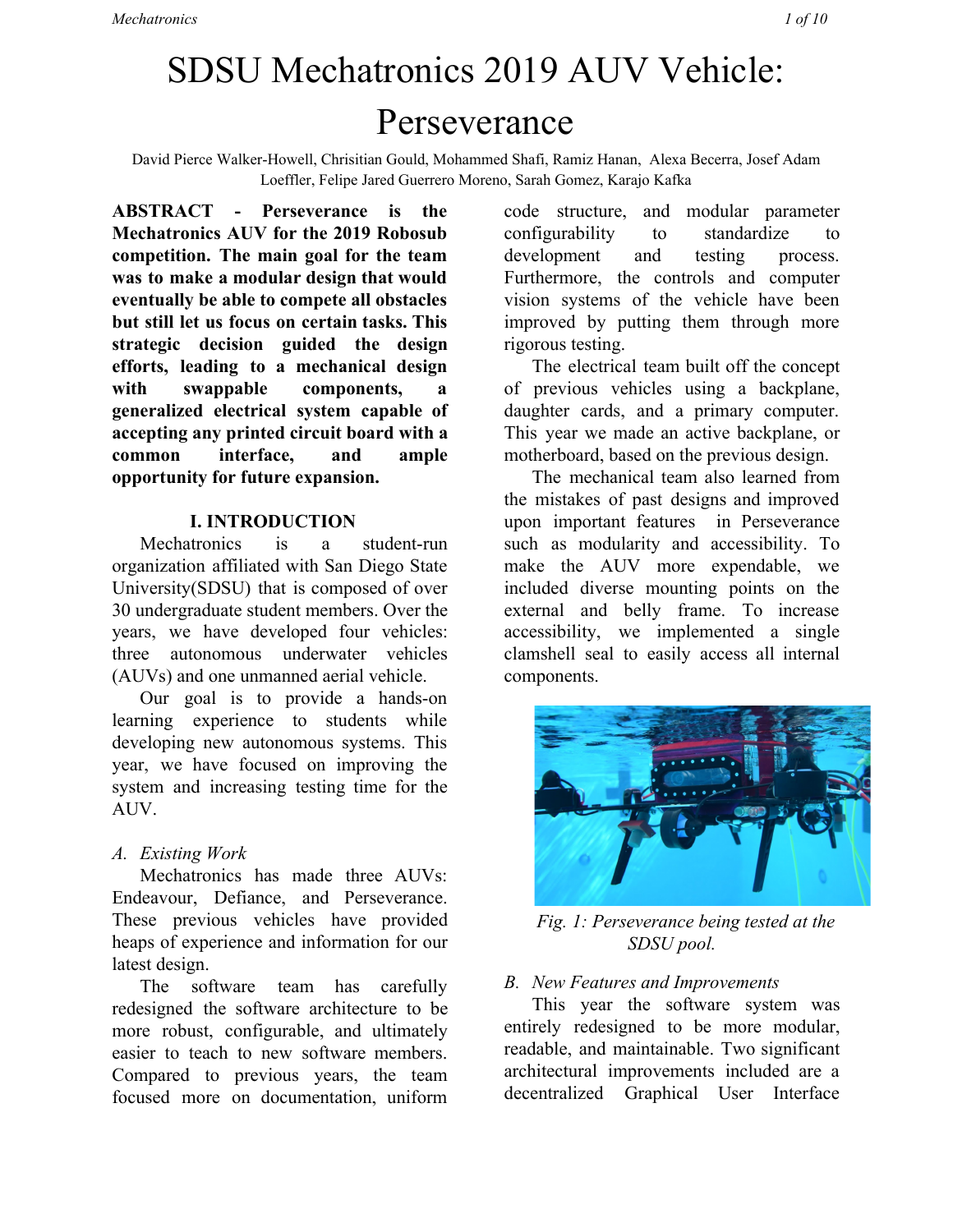(GUI) and our developed socket based communication library MechOS. In previous years, the GUI was written inline with the operating system on the vehicles and command of the vehicles during testing was performed through a Virtual Network Connection (VNC). This entailed extra processing effort for the on-board computer to perform both the autonomy of the sub and controlling the GUI. The new architecture places the GUI and control of the vehicle on the users computer, while the vehicle only runs its the necessary components for control and autonomy.

The socket based communication library MechOS provides a UDP and TCP based communication protocol that enables the individual systems to be developed in a modular way. The library includes features such as a topic based publisher/subscriber protocol, a XMLRPC based parameter server, and UDP based video streaming. MechOS also allows for inter and intra based machine communication, which allows us to run process on multiple computing devices if desired.

New electrical features for the vehicle include a new primary communication protocol, CAN bus, as well as a new secondary communication protocol, I2C.

The mechanical aspects of Perseverance are a complete overhaul of previous designs. Learning from restrictions of tubular cramped enclosures, tightly toleranced radial seals, permanent cable passthroughs and asymmetric overall layout, the new design aimed to learn from these lessons. New features of the mechanical systems include implementation of pneumatics for all actuation, plate aluminum construction with minimal machining, protective modular external frame, standardized fasteners for entire design, a single main seal, swappable IO panels for all cable pass throughs and large top viewing windows.



*Fig. 2: Final CAD of Perseverance*

#### **II. COMPETITION STRATEGY**

Based on last years inconsistency to successfully complete any of the tasks with reliability, the competition strategy this year is to focus on consistency of completing a few tasks with high confidence rather than attempting to multi-task with low confidence.

More detailed and extensive testing was performed on the navigation system to ensure it could accurately maneuver the vehicle accurately. Given the increased performance in the control, higher level design of autonomy can be developed for completing tasks without worrying about the consistency of control. There was also a greater focus on improving the computer vision system.

#### **III. VEHICLE DESIGN**

For the overall design of the AUV vehicle and its systems, the focus was on simplicity, accessibility, and modularity. We found that focusing on these aspects made the design more efficient for testing and debugging purposes.

#### *A. Mechanical Systems*

Learning from previous vehicle designs, Perseverance incorporates a clamshell lid design along with a single main O-ring seal, created by welding watejetted aluminum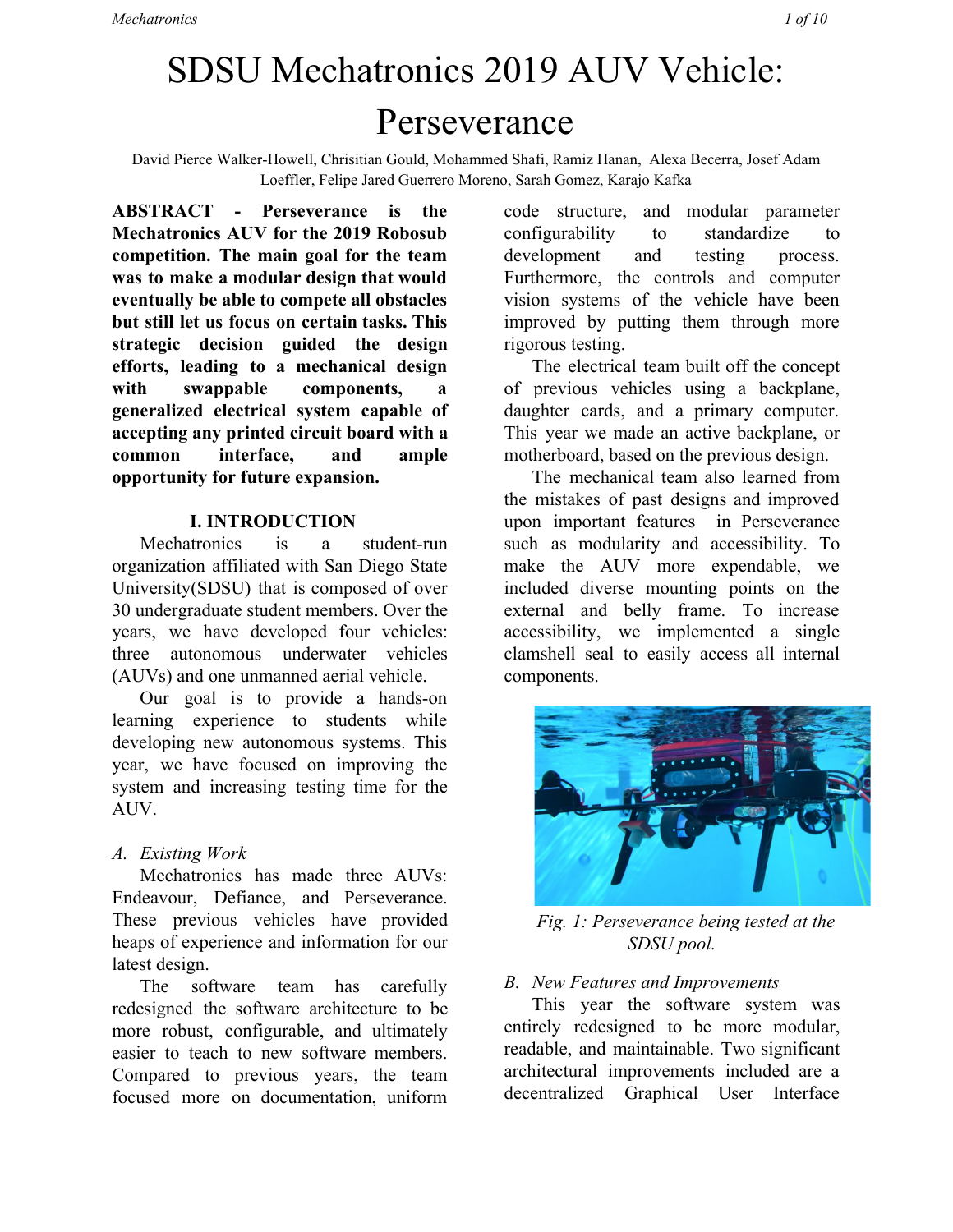panels together. This design increases the internal volume allowing a sufficient amount of space for the electrical system. The symmetrical design facilitated the buoyancy control of the AUV by keeping the center of gravity close to the center of Perseverance.

A unique design feature that the AUV includes is swappable Input-Output panels for all cable pass throughs, which make it easy to accommodate future sensors.

Another inclusion of modularity in the AUV's design is the variety of mounting points for payloads and external sensors. The main location for mounting is the external frame, which also serves as protection against impact. There is also an exterior frame at the belly of Perseverance that houses most of the pneumatic system. Both frames include mounting slots designed for our standardized fasteners.

An internal frame was redesigned this year to facilitate cable management while maintaining accessibility to internal components and maximizing space. Perseverance's large top viewing windows also make debugging easier when the AUV is undergoing underwater testing.



*Fig. 3: Perseverance's internal components.*

#### *B. Electrical Systems*

Our electrical system is made up of six custom boards designed by our

members: Weapons Control Board (WCB), Sensor Interface Board (SIB), Battery Management System (BMS), Hydras, Pneumatics Interface Board (PIB), and the Motherboard. All daughter cards connect to the Motherboard through DBUS connectors, which allow us to make new boards with different functionality and capabilities, while incorporating them into the current system seamlessly.

All of our custom boards communicate via CAN Bus. We decided to use CAN because of its ability to support a large amount of devices and messages. CAN also only requires two signal lines for communication which allows for minimal wire management. The main processor, the Tegra X2, then communicates with all the boards through CAN, simplifying our interfacing with the embedded systems.

*C. Software Systems*



*Fig. 4: Computer vision recognizing a dice for the buoy mission based on the 2018 competition.*

Our software system is developed primarily in Python because of its ease of use and it is less difficult for less experienced members to learn compared to competitive other languages like C++.

The software architecture of the system is divided into multiple separate subsystems that are highly parameterizable and easy to test. For the most part, the systems can run independently of each other.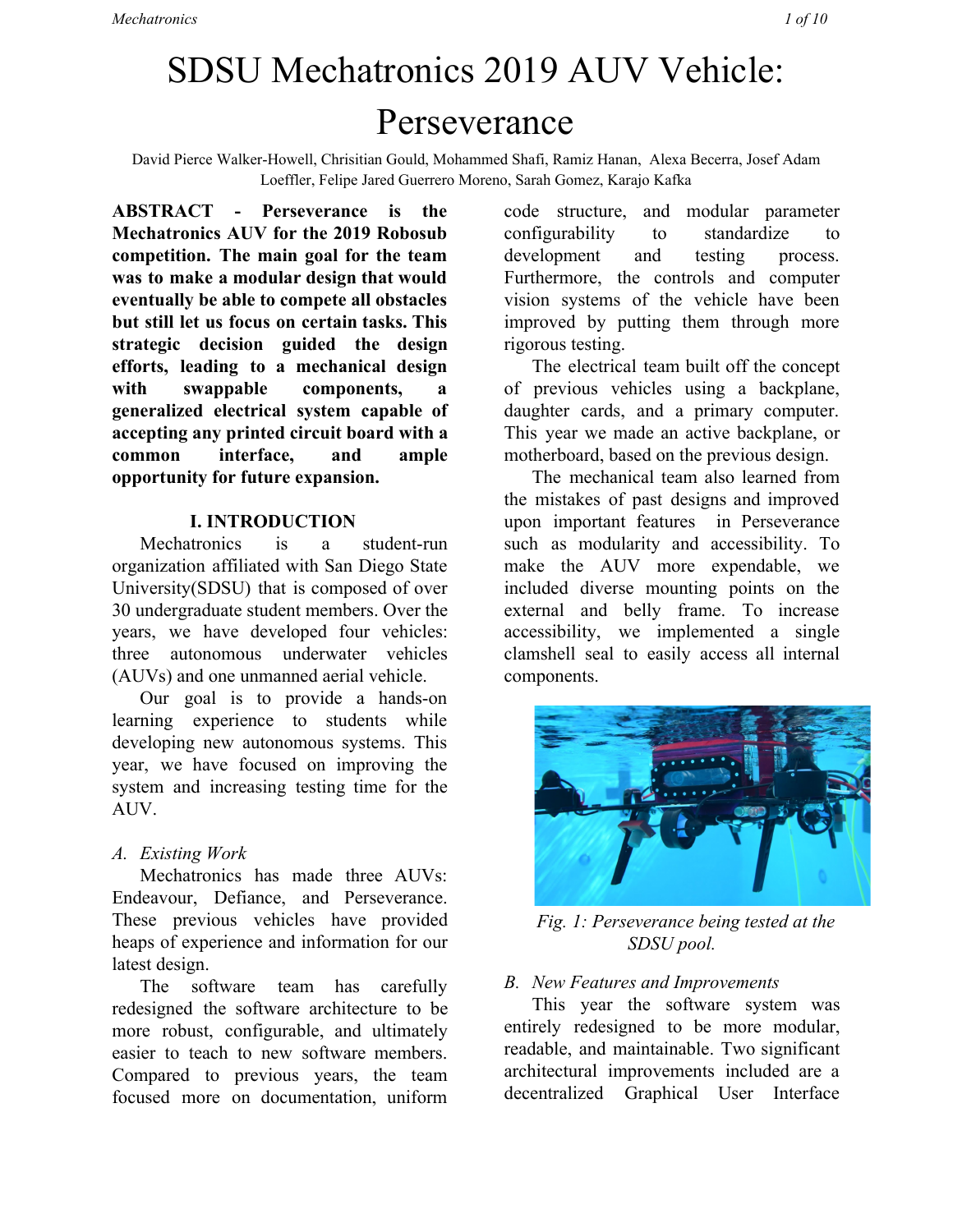These systems include the Sensor Driver, Navigation Controller, Mission Commander, Vision, and Main Controller. The Sensor Driver systems gather and process data from the DVL, AHRS, and pressure transducers to determine the position of the vehicle.

The Navigation Controller takes the position data provided by the Sensor Driver and uses a well-tuned 6 DOF control PID control system to navigate the vehicle to its desired position and orientation.

The Vision system runs the YOLOv3 Tiny object detection network to detect and localize objects underwater. Then an algorithm called Solve PNP is used to determine the distance and angular orientation of the object so the vehicle can best learn the orientation and distance necessary to reach its desired object. The vision system also live streams the video over UDP to get real time footage.

The Mission Commander is a higher level system that executes mission objectives specified in a mission file by communicating with the lower level systems. This mission file is generated with the Mission Planner widget in the GUI.



*Fig. 5: The GUI for the RoboSub competition.*

### **IV. EXPERIMENTAL RESULTS**

This year, due to technical challenges, we achieved less testing than desired. However, more rigorous testing procedures for the software systems were employed to ensure we maximize the testing time available. First, we focused on tuning and testing the PID control system to ensure the vehicles stability and ability to hold desired positions.

The Proportional-Integral-Derivative (PID) controller is a feedback control loop that determines a control parameter (such as thrust) given error between a current position and desired position. The vehicle contains six PID controllers to control each degree of freedom: roll, pitch, yaw, X (forward/backward), Y (strafe Left/Right), and depth. First, the depth controller was tuned. In tunning depth, we achieved better stability compared to previous years by applying a depth activated bias in the Proportional controller that would make the sub mimic being neutrally buoyant instead of positively buoyant. As a result, less power is consumed because the thrusters no longer switch directions at a high frequency.

After the PIDs had been tuned, we focused on collecting waypoints, developing the mission architecture, and labeling images of obstacles to begin focusing on missions.

We are currently in the process of training the computer vision system and testing waypoint navigation to perform the gate and buoy missions.

In order to test our electrical system, we have designed an "electronics test-fixture". This test-fixture allows our electrical members to program and test their custom PCBs outside of the vehicle. By having a test-fixture, we can quickly identify bugs with the embedded code or with the circuit design. In previous years, the PCBs had to be tested directly in the AUV which made it very difficult to find the sources of issues.

Additionally, we confirm watertight integrity of the AUV by performing a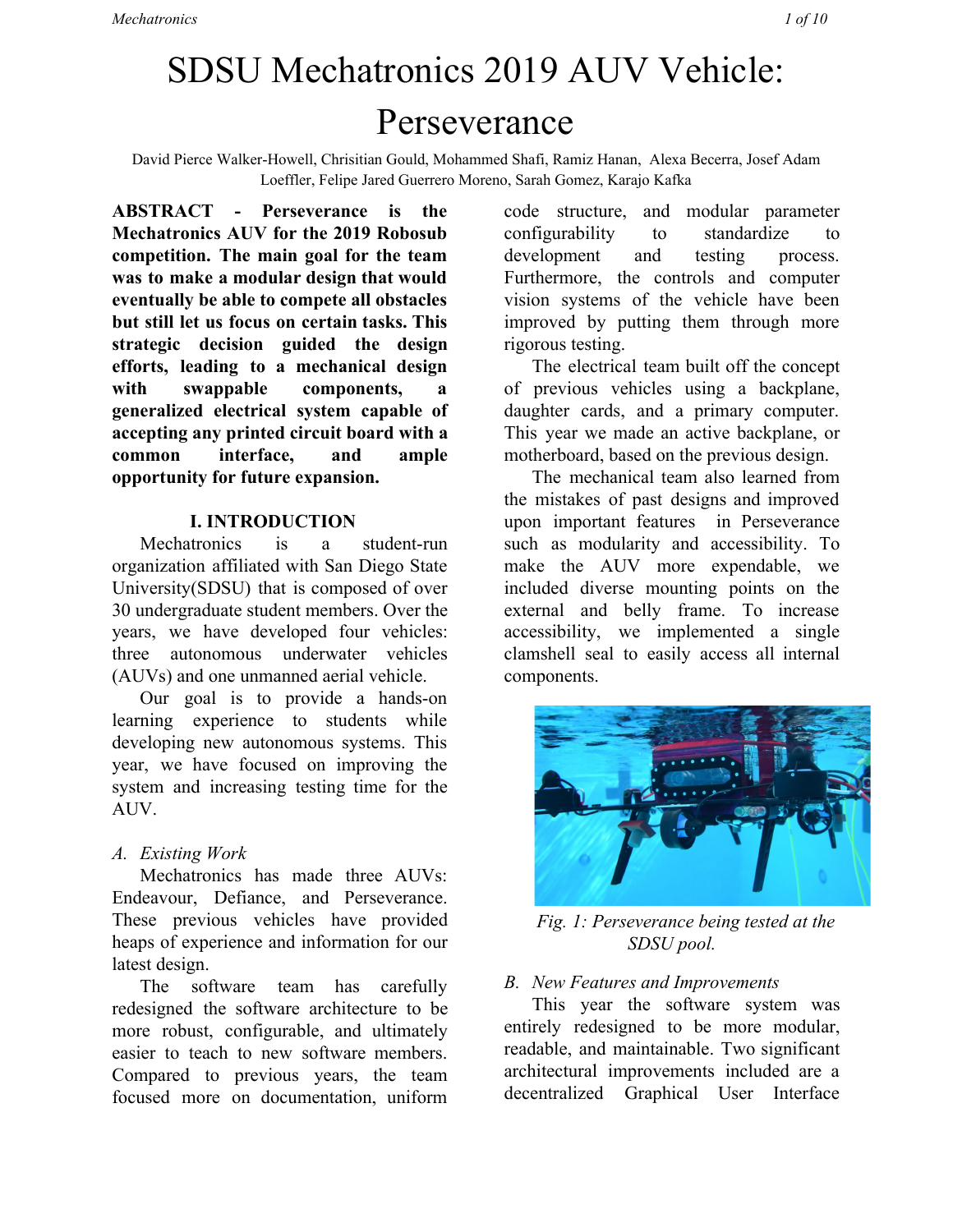vacuum d vacuum test each time seals are broken on the vehicle.

#### **IV. ACKNOWLEDGMENTS**

The Mechatronics team would like to thank the SDSU Engineering Department, Northrop Grumman, Matlab, Metal Masters, Amazon, McMaster-Carr, and Altium.

A big thank you especially to our faculty advisor Theresa Garcia, as well as Donovan Geiger and the late Dean Mehrabadi who always supported and believed in us.

#### **VI. REFERENCES**

[1] J. Redmon and A. Farhadi,  $YOLOv3$ : An Incremental *Improvement*. Washington: University of Washington, 2018.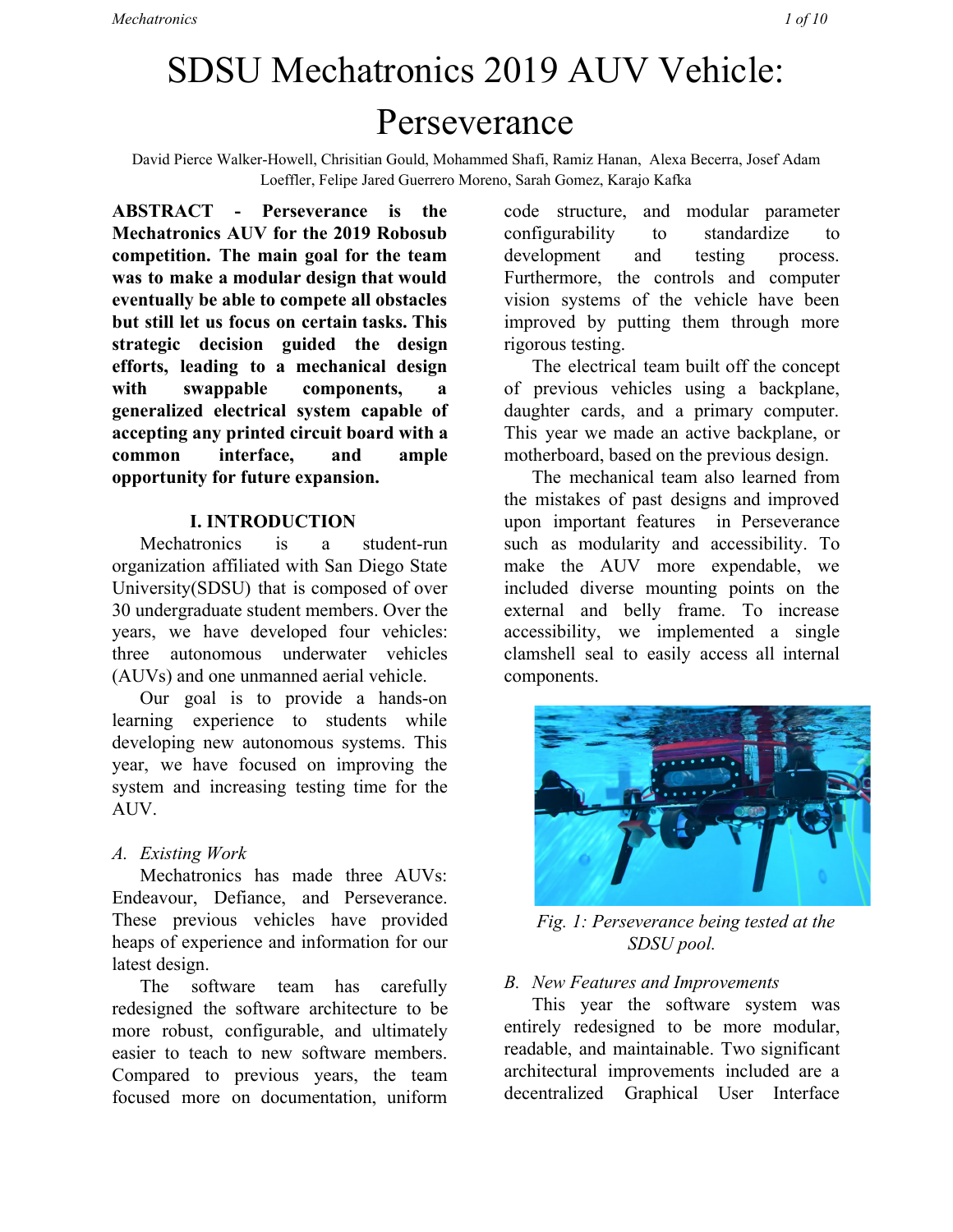| <b>Subjective Measures</b>                        |                         |                                  |                                    |  |
|---------------------------------------------------|-------------------------|----------------------------------|------------------------------------|--|
|                                                   | <b>Max Points</b>       | <b>Expected</b><br><b>Points</b> | <b>Points</b><br><b>Score</b><br>d |  |
| Utility of team website                           | 50                      | 45                               |                                    |  |
| Technical merit (from journal paper)              | 150                     | 120                              |                                    |  |
| Written style (from journal paper)                | 50                      | 40                               |                                    |  |
| Capability for autonomous behavior (static)       | 100                     | 80                               |                                    |  |
| Creativity in systems design (static)             | 100                     | 80                               |                                    |  |
| Team uniform (static)                             | 10                      | 8                                |                                    |  |
| Team video                                        | 50                      | 40                               |                                    |  |
| Pre-qualifying video                              | 100                     | $\overline{0}$                   |                                    |  |
| Discretionary points (static)                     | 40                      | $\boldsymbol{0}$                 |                                    |  |
|                                                   |                         |                                  |                                    |  |
| <b>Performance Measures</b>                       |                         |                                  |                                    |  |
| Weight                                            | See Table 1/<br>Vehicle |                                  |                                    |  |
| Marker/Torpedo over weight or size by $\leq 10\%$ | Minus $500/$<br>marker  | $\mathbf{0}$                     |                                    |  |
| Gate: Pass through                                | 100                     | 100                              |                                    |  |
| Gate: Maintain fixed heading                      | 150                     | 150                              |                                    |  |
| Gate: Coin Flip                                   | 300                     | $\boldsymbol{0}$                 |                                    |  |
| Gate: Pass through 60% section                    | 200                     | 200                              |                                    |  |
| Gate: Pass through 40% section                    | 400                     | 400                              |                                    |  |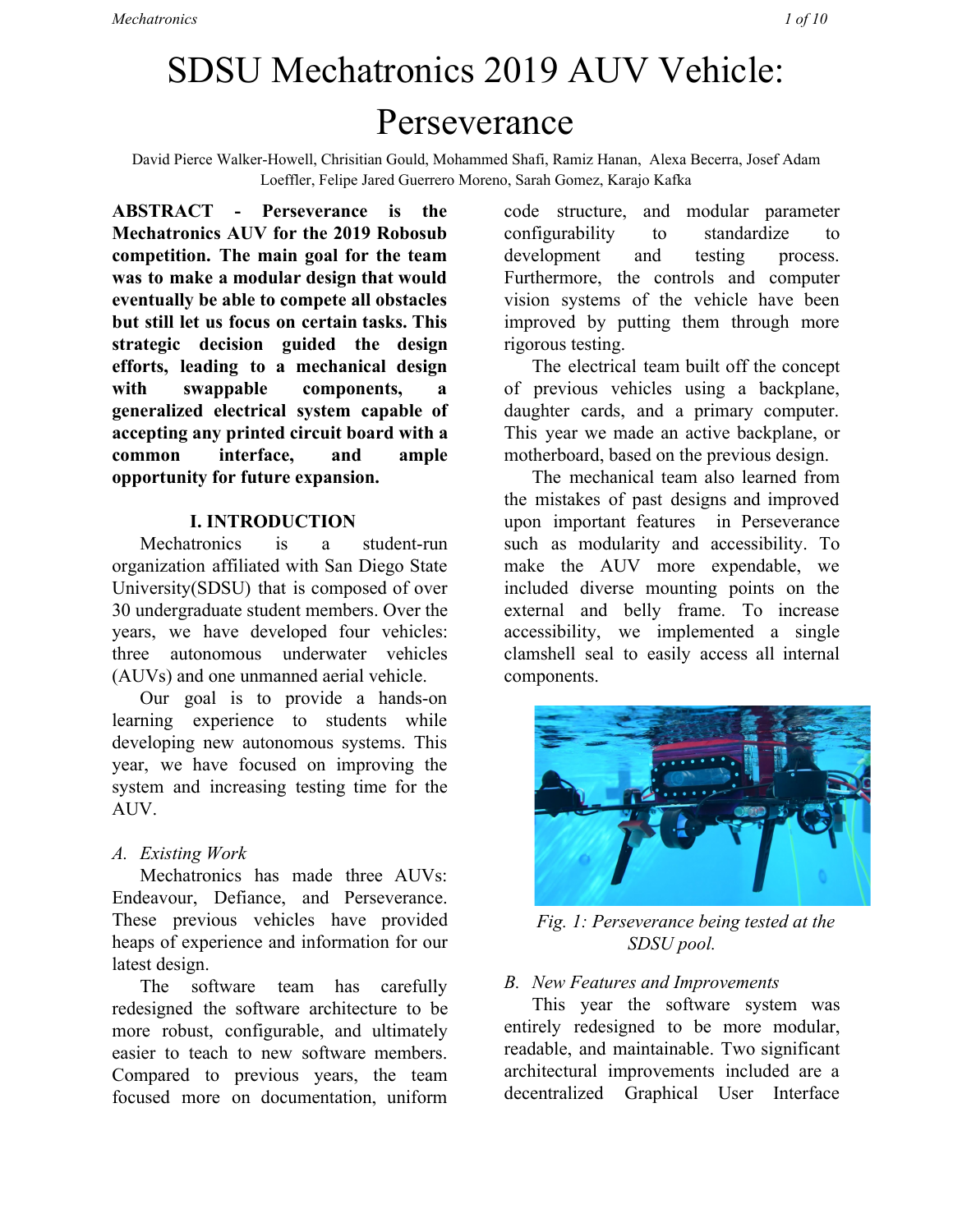| Gate: Style                                                | $+200$ (8x max)                         | 200              |  |
|------------------------------------------------------------|-----------------------------------------|------------------|--|
| Collect Pickup: Crucifix, Garlic                           | 400/object                              | $\boldsymbol{0}$ |  |
| Follow the "Path" (2 total)                                | 100/segment                             | 100              |  |
| Slay Vampires: Any, Called                                 | 300,600                                 | $\theta$         |  |
| Drop Garlic: Open, Closed                                  | 700, 1000 /<br>marker $(2 +$<br>pickup) | 700              |  |
| Drop Garlic: Move Arm                                      | 400                                     | $\theta$         |  |
| Stake through Heart: Open Oval, Cover Oval, Sm<br>Heart    | 800, 1000, 1200 /<br>torpedo $(max 2)$  | $\theta$         |  |
| Stake through Heart: Move lever                            | 400                                     | $\overline{0}$   |  |
| Stake through Heart: Bonus - Cover Oval, Sm Heart          | 500                                     | $\overline{0}$   |  |
| Expose to Sunlight: Surface in Area                        | 1000                                    | $\overline{0}$   |  |
| Expose to Sunlight: Surface with object                    | 400/object                              | $\theta$         |  |
| Expose to Sunlight: Open coffin                            | 400                                     | $\theta$         |  |
| <b>Expose to Sunlight: Drop Pickup</b>                     | 200/object<br>(crucifix only)           | $\overline{0}$   |  |
| Random Pinger first task                                   | 500                                     | $\theta$         |  |
| Random Pinger second task                                  | 1500                                    | $\overline{0}$   |  |
| Inter-vehicle Communication                                | 1000                                    | $\theta$         |  |
| Finish the mission with T minutes (whole $+$<br>factional) | Tx100                                   | $\theta$         |  |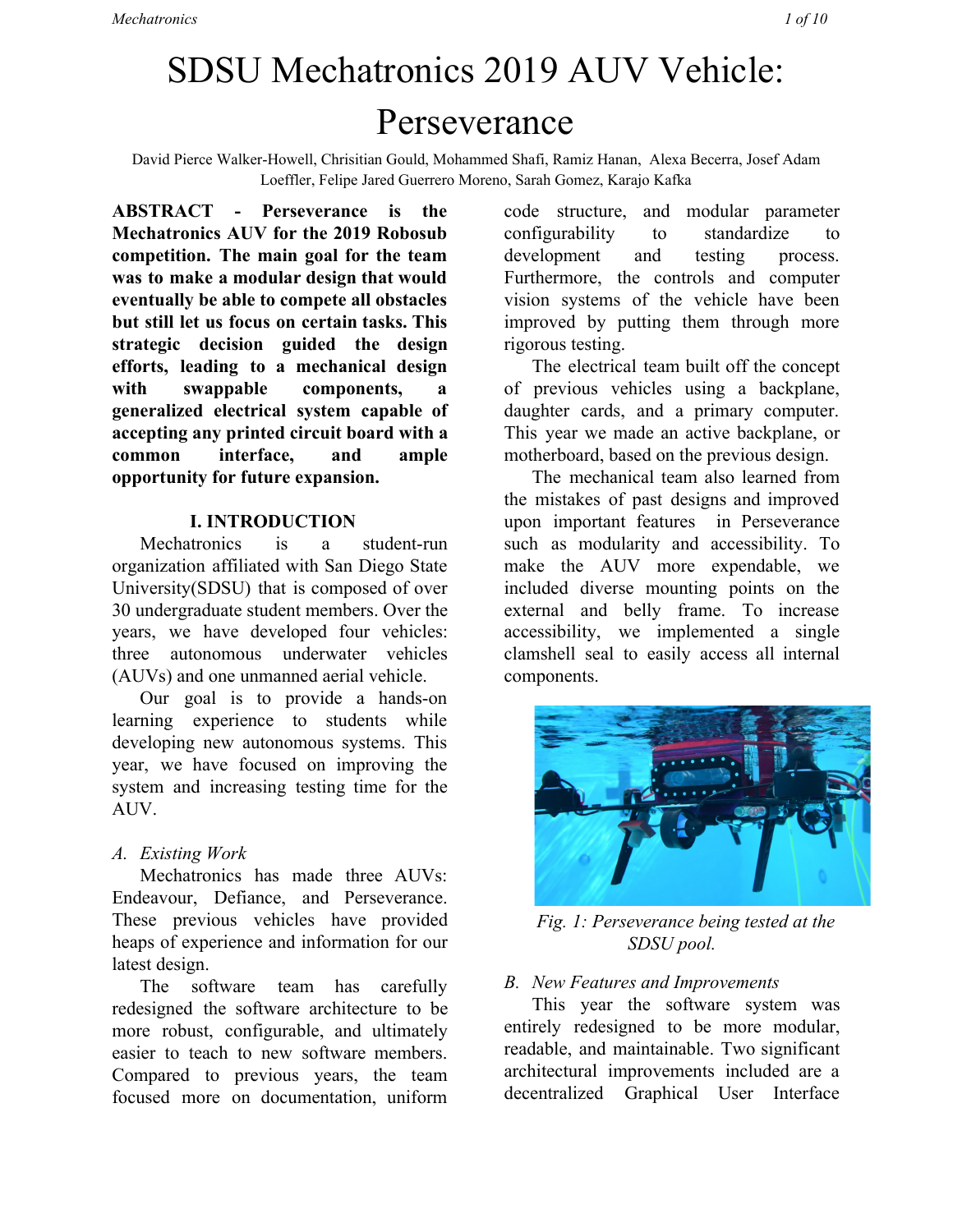## **Appendix B: Component Specifications**

| Component                      | <b>Vendor</b>        | Model/Type                                                 | <b>Specs</b>                  | Cost(if<br>New) |  |
|--------------------------------|----------------------|------------------------------------------------------------|-------------------------------|-----------------|--|
| <b>Buoyancy Control</b>        | <b>PVC Pods</b>      |                                                            |                               |                 |  |
| Frame                          |                      | Custom 6061 T6 anodized aluminum, 0.25" Thickness          |                               |                 |  |
| <b>Waterproof Housing</b>      |                      | Custom 6061 T6 anodized aluminum, 0.25" and 0.5" Thickness |                               |                 |  |
| <b>Waterproof Connectors</b>   | Seacon               | WET-CON                                                    |                               | \$300           |  |
| Thrusters                      | <b>Blue Robotics</b> | <b>T200</b>                                                |                               | \$169           |  |
| Motor Control                  | Hobby King           | Afro 30A<br>Race Spec                                      | 30 amp                        | \$13.69         |  |
| High Level Control             | <b>NVIDIA</b>        | Jetson Tegra<br>X2                                         |                               | \$599           |  |
| Actuators                      | None                 |                                                            |                               |                 |  |
| Propellers                     | <b>Blue Robotics</b> | <b>T200</b>                                                |                               | \$169           |  |
| <b>Battery</b>                 | <b>Hobby King</b>    | Lipo Battery                                               | 16000 mAh 4s<br>10c Multistar | \$101.37        |  |
| Converter                      | None                 |                                                            |                               |                 |  |
| Regulator                      | Mini-Box             | <b>DCDC-USB</b>                                            |                               | \$54.95         |  |
| <b>CPU</b>                     | <b>NVIDIA</b>        | Jetson Tegra<br>X2                                         |                               | \$599           |  |
| <b>Internal Comm Network</b>   | Custom               |                                                            |                               |                 |  |
| <b>External Comm Interface</b> | Seacon               | Seacon Cable                                               |                               | \$1000          |  |
| Programming Language 1         | Python               |                                                            |                               |                 |  |
| Programming Language 2         | $C++$                |                                                            |                               |                 |  |
| Compass                        | Sparton              | AHRS 6E                                                    |                               | \$1500          |  |